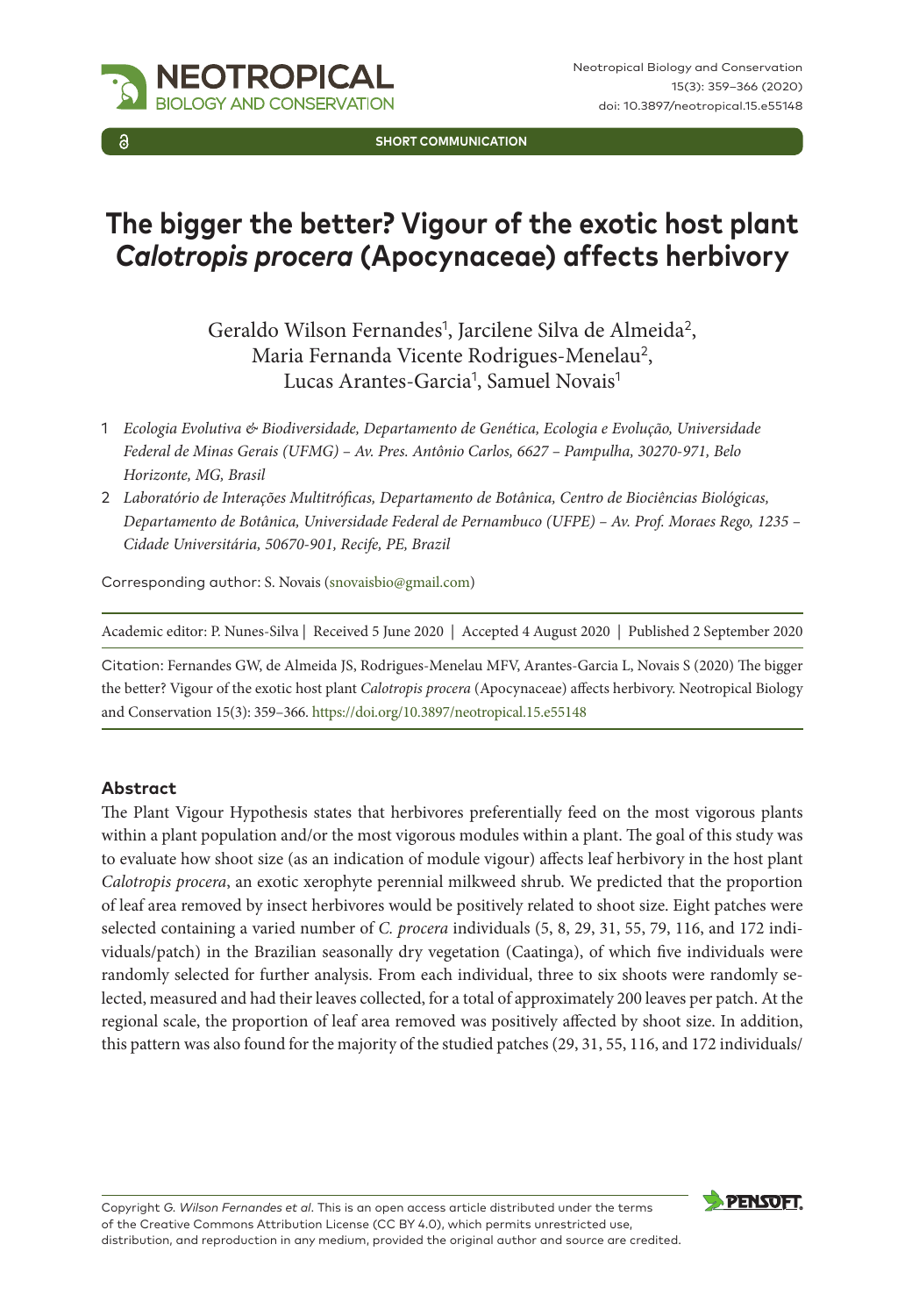patch). Among the insect herbivores associated with *C. procera*, larvae of *Danaus* spp. (Lepidoptera: Nymphalidae) were commonly observed feeding on all patches. These herbivores present a specialized behaviour to circumvent the presence of latex in the host leaves. Although more vigorous plant modules should be better defended compared with the less vigorous modules, *Danaus* species were able to bypass host defences, and feed on healthy, rapidly growing and vigorous plant modules of *C. procera*, hence causing more damage to these modules.

#### **Keywords**

Caatinga, *Danaus*, insect-plant interactions, invasive species, Plant Vigour Hypothesis

## **Introduction**

The choice of plant hosts by adult insect herbivores and the subsequent development and performance of their offspring is a central issue to understand the evolution of plant-herbivore interactions (Thompson 1988). Ovipositing females should select the quality of the hosts on which larval performance would be greatest to maximize their own fitness, since young instars of herbivorous insects have little or no capacity to move after parental oviposition (Jaenike 1978; Santos et al. 2008; Gripenberg et al. 2010; Griese et al. 2020). Plant quality parameters, such as size, nutritional quality, and defences, have been consistently used to explain the preferences of insect herbivores by certain hosts or organs and consequently their larval performance (De Bruyn et al. 2002; Price and Gerling 2004; Heisswolf et al. 2005; Santos et al. 2008; Han et al. 2014; Salgado and Saastamoinen 2019).

In this context, the Plant Vigour Hypothesis proposed by Price (1991) states that herbivores prefer to feed on most vigorous plants within a plant population and/ or the most vigorous modules within a plant. The term 'vigour' means any plant in a plant population or any module, such as a shoot or leaf, that grows rapidly and ultimately reaches a large size, relative to the mean growth rate and ultimate size achieved in the population of plants or population of modules (Price 1991). An increase in food resources, oviposition sites and nutritional quality are among the mechanisms used to explain the positive relationship between the preference/abundance of insect herbivores with the vigour of host plants (Price et al. 1990; Price and Gerling 2004; Heisswolf et al. 2005; Han et al. 2014). A meta-analysis found a consistent pattern of strong and positive effects of plant vigour on the abundance of different herbivore feeding guilds, such as sap-suckers, leaf-miners, gall-inducers, and chewers (Cornelissen et al. 2008).

*Calotropis procera* (Aiton) WT Aiton (Apocynaceae) is a xerophyte perennial milkweed shrub native to Asia and Africa, which has been widely introduced into many parts of the world (Hassan et al. 2015). In Brazil, this invasive plant species is widely distributed in the northeastern region, into the Cerrado and Caatinga biome domains (Ulhôa et al. 2007; Rangel and Nascimento 2011). Plant characteristics such as anemochory and easy propagation have allowed the formation of large populations mainly in disturbed areas, such as in pastures and roadsides (Ulhôa et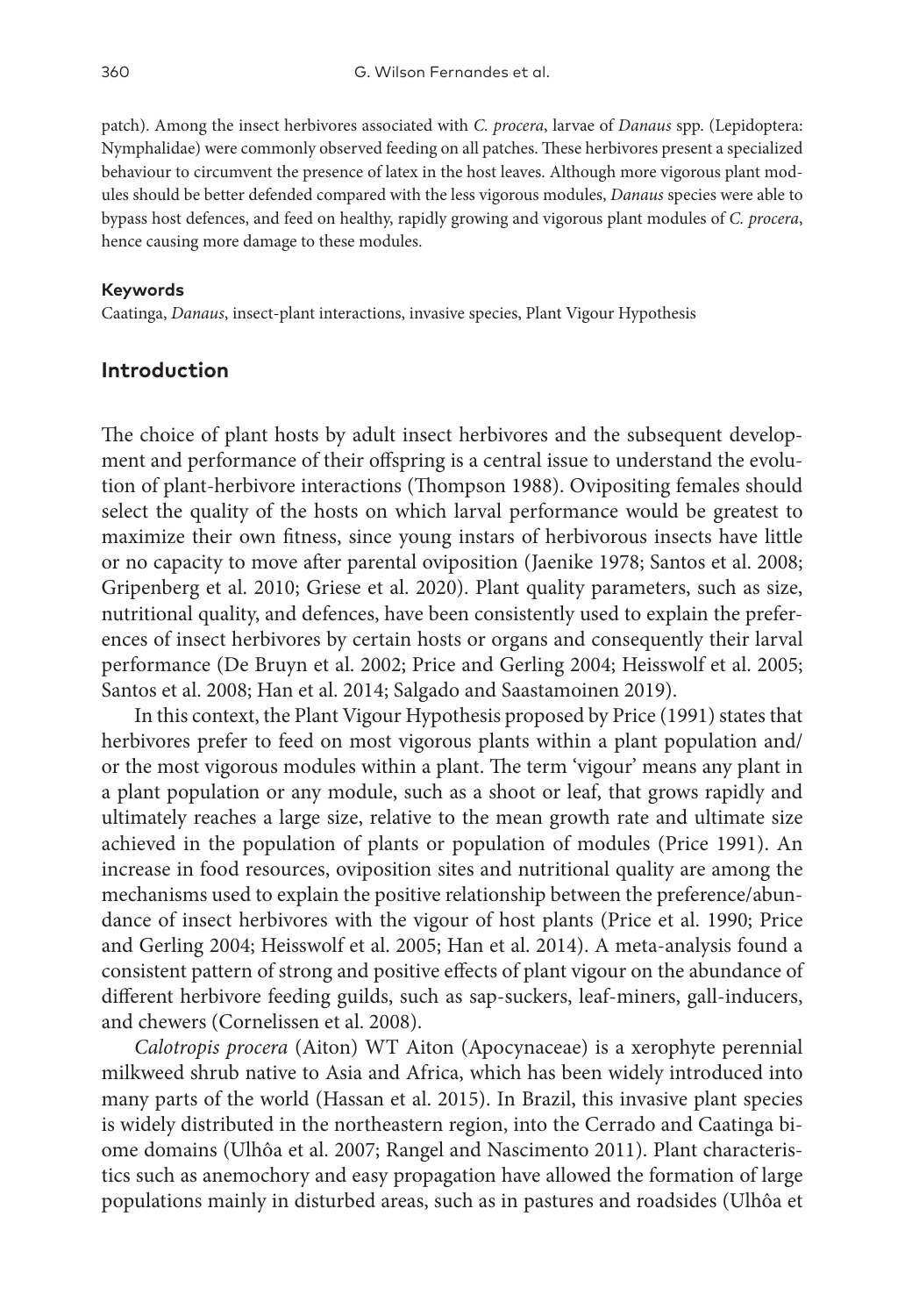al. 2007; Fabricante et al. 2013). In addition, *C. procera* presents fast growth, with several shoots sprouting from a single individual, and vigorous and green leaves are present throughout the year. These large leaves may represent an important resource for insect herbivores, especially in strongly seasonal environments such as the semiarid Brazilian Caatinga (Fernandes et al. 2020). Despite the fact that this species is very well defended against attack by insect herbivores, especially with latex and toxic steroidal cardenolides (Agrawal et al. 2012), many species from Coleoptera, Hemiptera and Lepidoptera orders have been reported consuming *C. procera* leaves (Chandra et al. 2011; Dhafer et al. 2012).

The goal of this study was to evaluate how shoot size (as an indication of module vigour) affects leaf herbivory in the exotic host plant *C. procera*. More specifically, we used the higher variety of shoot sizes sprouting from *C. procera* individuals to test the Plant Vigour Hypothesis (Price 1991), and predicted that the proportion of leaf area removed by insect herbivores would be positively related with shoot size.

### **Methods**

#### **Study area and sampling design**

The study was carried out between March and April 2006 in an area belonging to the Agronomic Institute of Pernambuco, located in the municipality of Serra Talhada, Pernambuco, Brazil. The climate of the region is seasonal with an average annual precipitation of approximately 800 mm, concentrated from January to May, and the annual average temperature of 26 °C (Sampaio 1995). The local biome is Caatinga, xeric shrubland dominated by an arboreal-shrubby physiognomy (Ferraz et al. 1998). The herbaceous stratum is not very dense and is mainly composed of annual plants that grow only in the rainy season (Sampaio 1995).

To evaluate the effect of shoot size on insect herbivory eight patches were selected containing a varied number of *C. procera* individuals (5, 8, 29, 31, 55, 79, 116, and 172 individuals / patch). In order to estimate leaf herbivory in the patches, all plants higher than one meter and with more than ten shoots were pre-selected. Of these, five were randomly selected in each patch. From each individual, three to six shoots (young shoots produced in the current season) were randomly selected, from which their leaves were collected, for a total of approximately 200 leaves per patch. The leaf area removed was calculated by dividing the sum of all areas removed from a leaf by the total area of the respective leaf. The leaf images were analyzed using the Image Tool 1.1 program. The proportion of leaf area removed on each plant individual was determined by averaging the leaf area removed from each shoot per individual.

#### **Statistical analysis**

A Generalized Linear Model (GLM) with a "*Quasi-binomial*" distribution of errors was used to test whether the proportion of leaf area removed by insect herbivores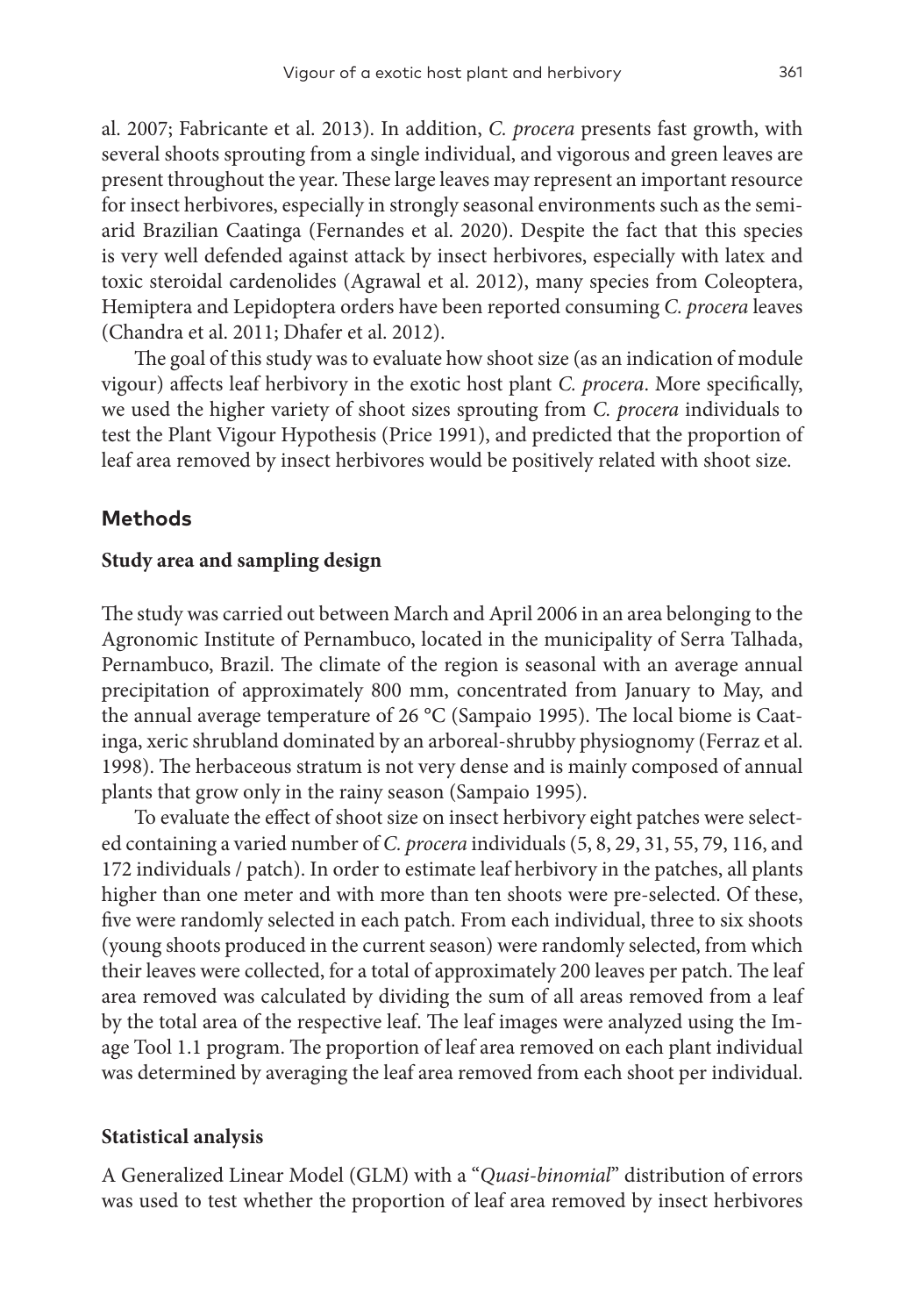is positively affected by shoot size of *C. procera* individuals. The proportion of leaf area removed was used as the response variable, shoot size and its interaction with patch identity were used as explanatory variables. Thus, the effects of shoot size on the proportion of the leaf area removed were first tested in a regional context and, later, specifically for each patch. A p-value less than  $0.05 \leq 0.05$  was considered statistically significant. The statistical analysis was conducted with the R software (R Core Team 2020).

## **Results and discussion**

At the regional scale, the proportion of the leaf area removed was positively affected by shoot size ( $\mathbb{R}^2 = 0.29$ ;  $p < 0.001$ ; Fig. 1). However, this response varied between patches (p < 0.001). No significant relationship was found between shoot size and herbivory in the patches with 5 and 8 *C. procera* individuals ( $p = 0.88$  and  $p = 0.06$ , respectively). However, we found a negative relationship between shoot size and the proportion of the leaf area removed in the patch with 79 *C. procera* individuals (F = 6.25;  $R^2 = 0.18$ ; p = 0.018; Fig. 2A), while a positive relationship was found for patches containing 29 (F = 84.25;  $R^2 = 0.75$ ; p < 0.001; Fig. 2B), 31  $(F = 64.4; R^2 = 0.76; p < 0.001; Fig. 2C), 55 (F = 104.84; R^2 = 0.84; p < 0.001; Fig.$ 2D), 116 (F = 187.79; R<sup>2</sup> = 0.81; p < 0.001; Fig. 2E), and 172 *C. procera* individuals  $(F = 473.23; R^2 = 0.91; p < 0.001; Fig. 2F).$ 

Despite the fact that no quantitative data on the abundance of the insect herbivore species associated with *C. procera* was collected in this study, larvae



 $y=exp(-3.478 + 0.014*x)/(1 + exp(-3.478 + 0.014*x), R^2=0.29, p<0.001$ 

**Figure 1.** Relationship between the proportion of the leaf area removed by insect herbivores and shoot size of *C. procera* individuals in the Caatinga, Pernambuco, Brazil.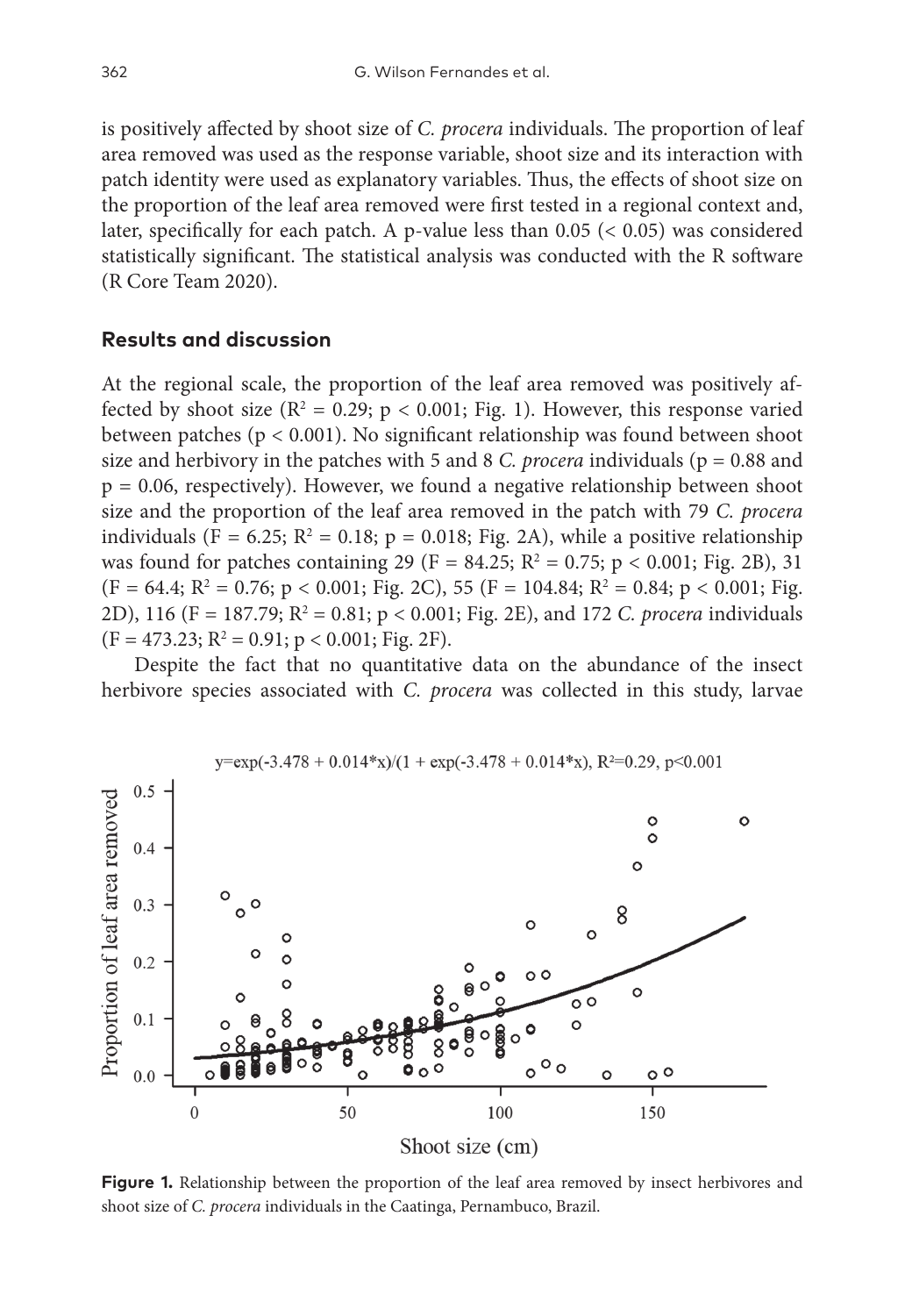of *Danaus* spp. (Lepidoptera: Nymphalidae) were commonly observed feeding on all patches (Fernandes et al. 2020). In fact, larvae of the three *Danaus* species that occur in the Brazilian Caatinga, *D. erippus*, *D. gilippus* and *D. eresimus*, were observed feeding on *C. procera*, while chewing insects from other orders, such as Coleoptera and Orthoptera, were observed feeding on a few individuals ( $n < 10$ ; M.F.V. Rodrigues-Menelau *personal observation*).

At a regional scale, the present study supports the Plant Vigour Hypothesis (Price 1991), because larger shoots of *Calotropis procera* had a greater proportion of leaf area removed by insect herbivores. This pattern was also recorded for the majority of patches, although an opposite pattern was observed for one of the eight studied patches. Our results also suggest that differences between patches, such as patch size, may have influenced some different responses found at patch scale, since both patches with fewer individuals (5 and 8) did not present any relationship between the proportions of leaf area removed and shoot size.

Although more vigorous plants should be better defended compared with less vigorous plants, specialist herbivores are expected to be more greatly affected by host-plant nutritional quality than plant defences because they have supposedly evolved adaptations to overcome plant defences (Price 1991). In this study, *C. procera* individuals were mostly attacked by *Danaus* butterflies, of which early instars present specialized behaviours to circumvent the presence of latex by performing trenching or vein-cutting on the leaf, and feeding only after the latex has drained, while late instars, which have already acquired greater resistance to latex, feed on the leaf margins (Rodrigues et al. 2010; Ferreira and Rodrigues 2015). These adaptations may have allowed *Danaus* species to prefer healthy, rapidly growing and vigorous plant modules of *C. procera* individuals and, consequently, causing more damage to these plant modules. In addition, adult females of *Danaus* spp. are probably more attracted to larger shoots due to the greater availability of oviposition sites and food resources for their larvae, thus avoiding intra-specific competition in smaller shoots. Otherwise, only future observation and experimental studies could shed light on this hypothesis.

Positive relationships between plant vigour and oviposition preference, abundance and larval performance for other species of lepidopterans have been widely reported (e.g., Freitas et al. 1999; Cunningham and Floyd 2006; Han et al. 2014; Griese et al. 2020). For example, Price and Gerling (2004) found that only vigorously growing shoots of *Tamarix nilotica* were attacked by the spindle-gall moth *Amblypalpis olivierella*, and that longer active shoots with more resource available supported more larvae and galls. Similarly, lepidopteran immatures of a tropical forest in Southeastern Brazil showed a clear pattern of occupation on younger leaves that are larger and on hosts with larger leaves than those not occupied (Freitas et al. 1999). Finally, Han et al. (2014) found that the Neotropical leafminer moth *Tuta absoluta* survived better and developed faster on the tomato plants with larger plant growth rate.

We conclude that the vigour of the exotic host plant *C. procera* is a major factor affecting insect herbivory. Our observations suggest that *Danaus* butterflies are the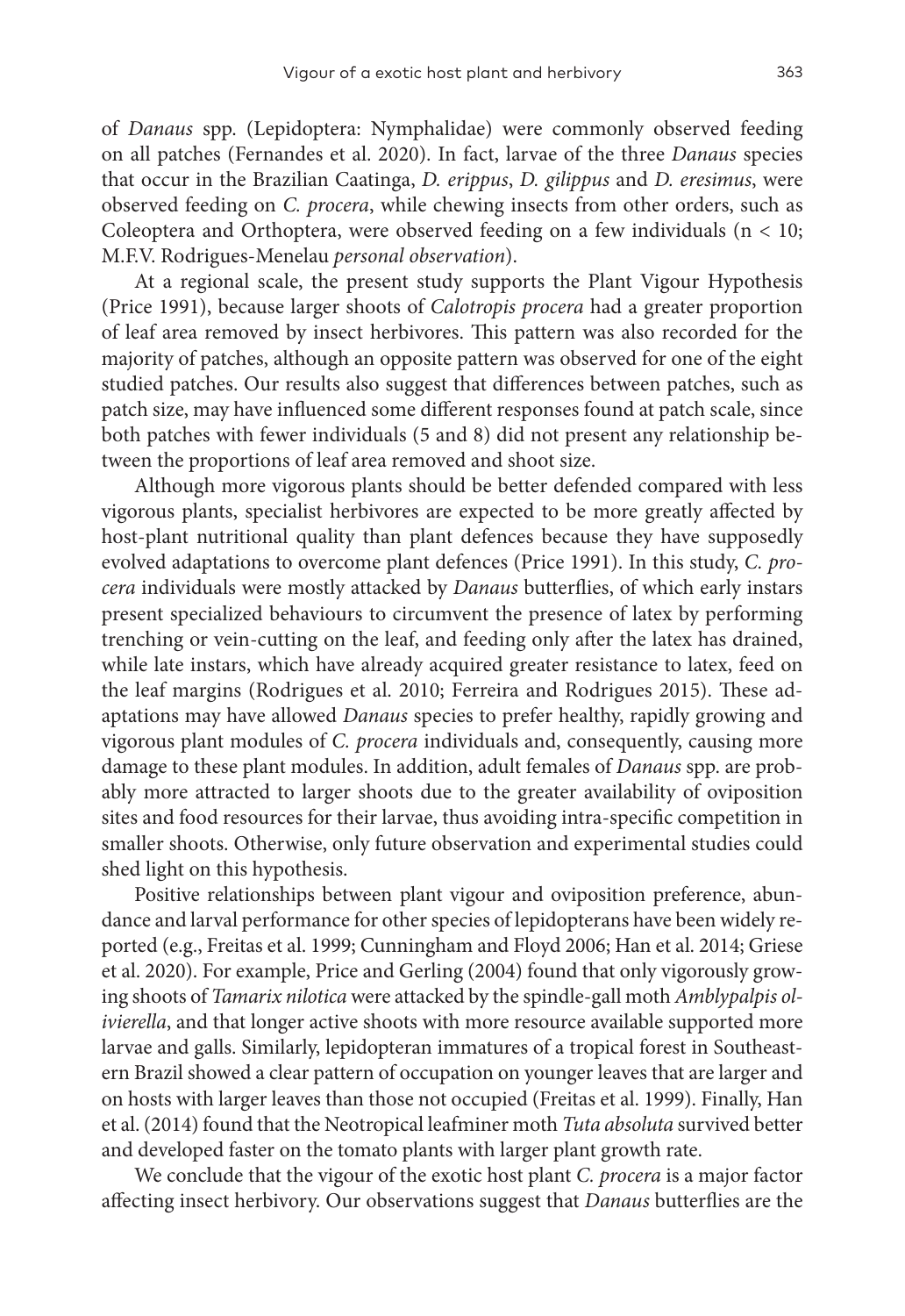

**Figure 2.** Relationship between the proportion of the leaf area removed by insect herbivores and shoot size of *C. procera* individuals in patches with 79 (**A**), 29 (**B**), 31 (**C**), 55 (**D**), 116 (**E**) and 172 (**F**) individuals in the Caatinga, Pernambuco, Brazil. The numbers in parentheses represent the number of individuals in the respective patch.

main insect herbivores feeding on *C. procera* in the study region. We highlighted that further studies are needed to investigate how the trends found in this study can vary between *Danaus* species in the Brazilian Caatinga, and whether larval performance of *Danaus* species is also increased in more vigorous modules of *C. procera*.

## **Acknowledgments**

We thank PROCAD/CAPES (grant number 0166057) for financing the project. This study was part of MFV Rodrigues-Menelau'MSc at UFPE that was supported by CNPq. We also thank UFRPE and IPA of Serra Talhada for logistical support. SN thanks CAPES for the postdoctoral researcher scholarship (CNPq-CAPES-PELD – 88887.142635 / 2017–00). GWF and JSA thank CNPq for the productivity grant.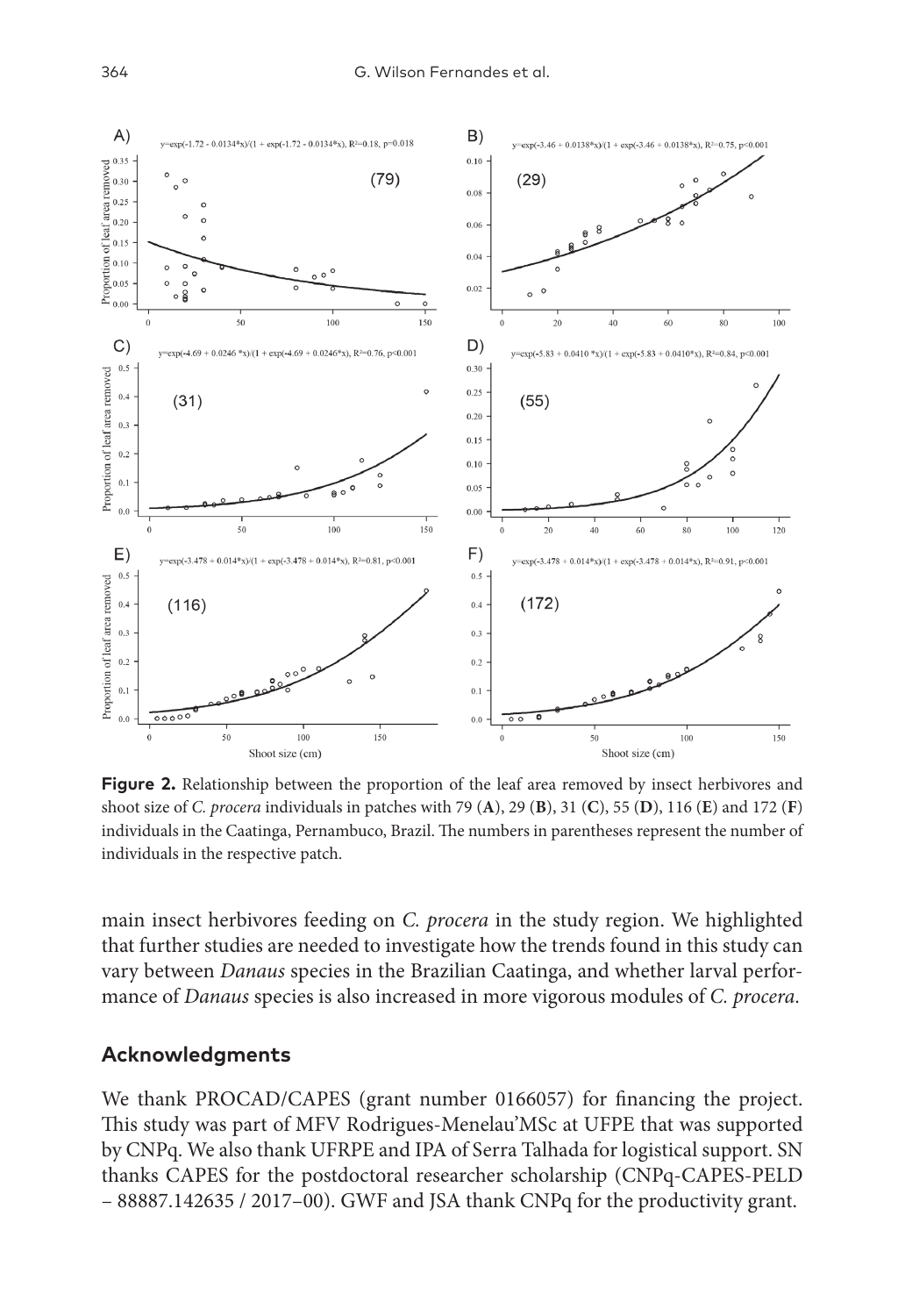## **References**

- Agrawal AA, Petschenka G, Bingham RA, Weber MG, Rasmann S (2012) Toxic cardenolides: Chemical ecology and coevolution of specialized plant–herbivore interactions. The New Phytologist 194(1): 28–45.<https://doi.org/10.1111/j.1469-8137.2011.04049.x>
- Chandra K, Kushwaha S, Gupta D, Singh SP (2011) Record of some insects associated with *Calotropis procera* (Asclepiadaceae) in Jabalpur District (MP), India. National Journal of Life Sciences 8: 77–87.
- Cornelissen T, Fernandes GW, Vasconcellos‐Neto J (2008) Size does matter: Variation in herbivory between and within plants and the plant vigour hypothesis. Oikos 117(8): 1121–1130. <https://doi.org/10.1111/j.0030-1299.2008.16588.x>
- Cunningham SA, Floyd RB (2006) *Toona ciliata* that suffer frequent height-reducing herbivore damage by a shoot-boring moth (*Hypsipyla robusta*) are taller. Forest Ecology and Management 225(1–3): 400–403.<https://doi.org/10.1016/j.foreco.2005.12.047>
- De Bruyn L, Scheirs J, Verhagen R (2002) Nutrient stress, host plant quality and herbivore performance of a leaf-mining fly on grass. Oecologia 130(4): 594–599. [https://doi.](https://doi.org/10.1007/s00442-001-0840-1) [org/10.1007/s00442-001-0840-1](https://doi.org/10.1007/s00442-001-0840-1)
- Dhafer HM, Aldryhim YN, Elgharbawy AA, Fadl HH (2012) Insects associated with milkweed *Calotropis procera* (Ait.) Ait. in the Ibex reserve in the central region of the Kingdom of Saudi Arabia. Entomological News 122(3): 233–246.<https://doi.org/10.3157/021.122.0304>
- Fabricante JR, Oliveira MNAD, Siqueira Filho JAD (2013) Aspectos da ecologia de *Calotropis procera* (Apocynaceae) em uma área de Caatinga alterada pelas obras do Projeto de Integração do Rio São Francisco em Mauriti, CE. Rodriguésia 64(3): 647–654. [https://](https://doi.org/10.1590/S2175-78602013000300015) [doi.org/10.1590/S2175-78602013000300015](https://doi.org/10.1590/S2175-78602013000300015)
- Fernandes GW, Rodrigues-Menelau MFV, Almeida JS, Novais S (2020) Effect of patch size of the exotic host plant *Calotropis procera* (Apocynaceae) on herbivory. Revista Brasileira de Entomologia 64: e20200021.
- Ferraz EMN, Rodal MJN, Sampaio EV, Pereira RDCA (1998) Composição florística em trechos de vegetação de caatinga e brejo de altitude na região do Vale do Pajeú, Pernambuco. Brazilian Journal of Botany 21: 7–15.
- Ferreira PP, Rodrigues D (2015) Sabotaging behavior and decision-making in larvae of the queen butterfly *Danaus gilippus*. Journal of Insect Behavior 28(4): 460–472. [https://doi.](https://doi.org/10.1007/s10905-015-9514-4) [org/10.1007/s10905-015-9514-4](https://doi.org/10.1007/s10905-015-9514-4)
- Freitas AVL, Leal IR, Ferreira SO (1999) Selection of oviposition sites by a lepidopteran community of a tropic forest in Southeastern Brazil. Biotropica 31(2): 372–375. [https://](https://doi.org/10.1111/j.1744-7429.1999.tb00150.x) [doi.org/10.1111/j.1744-7429.1999.tb00150.x](https://doi.org/10.1111/j.1744-7429.1999.tb00150.x)
- Griese E, Pineda A, Pashalidou FG, Iradi EP, Hilker M, Dicke M, Fatouros NE (2020) Plant responses to butterfly oviposition partly explain preference–performance relationships on different brassicaceous species. Oecologia 192(2): 463–475. [https://doi.org/10.1007/](https://doi.org/10.1007/s00442-019-04590-y) [s00442-019-04590-y](https://doi.org/10.1007/s00442-019-04590-y)
- Gripenberg S, Mayhew PJ, Parnell M, Roslin T (2010) A meta‐analysis of preference–performance relationships in phytophagous insects. Ecology Letters 13(3): 383–393. [https://](https://doi.org/10.1111/j.1461-0248.2009.01433.x) [doi.org/10.1111/j.1461-0248.2009.01433.x](https://doi.org/10.1111/j.1461-0248.2009.01433.x)